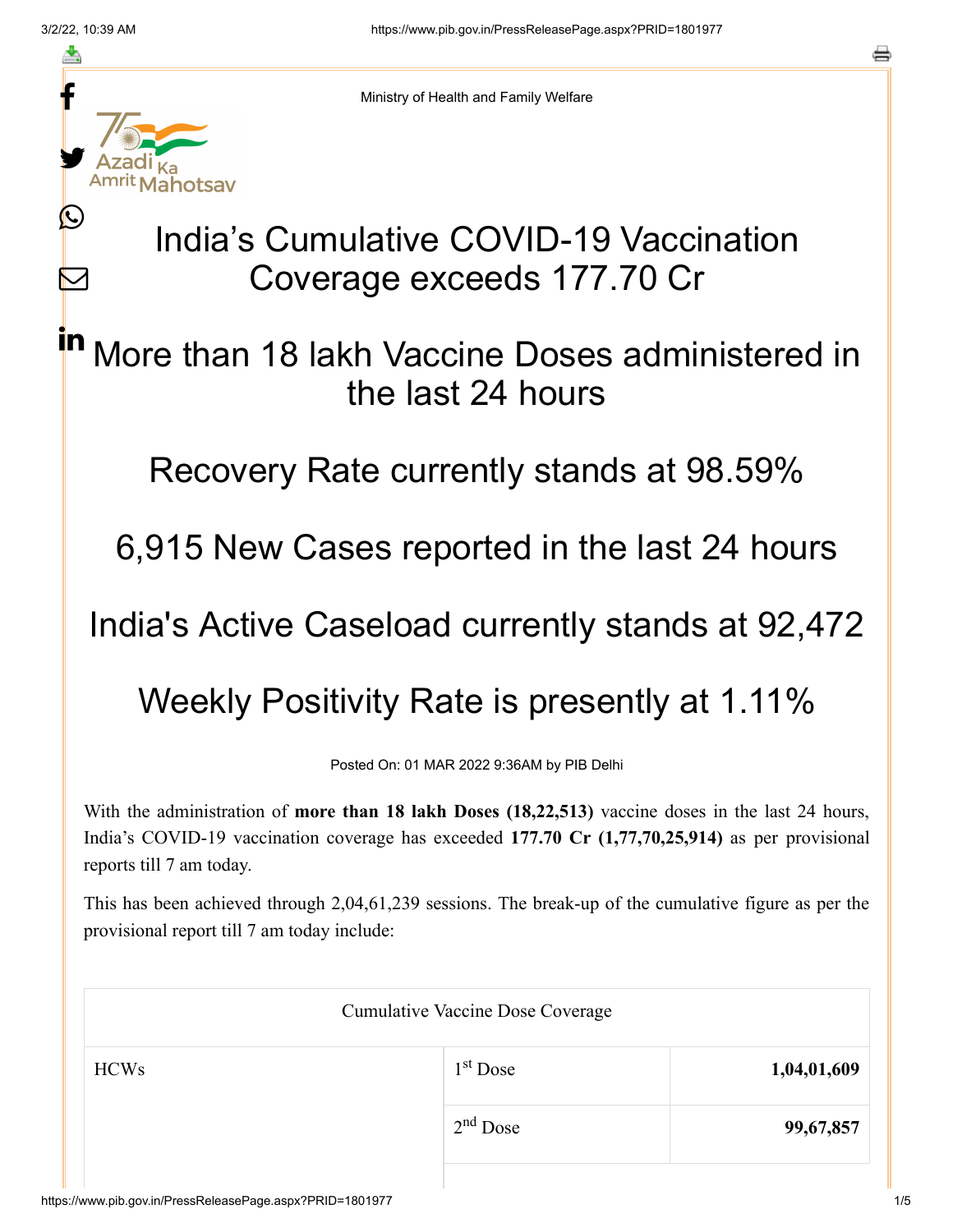| f<br>C |                        | <b>Precaution Dose</b> | 41,81,766       |
|--------|------------------------|------------------------|-----------------|
|        | <b>FLWs</b>            | 1 <sup>st</sup> Dose   | 1,84,09,585     |
|        |                        | $2nd$ Dose             | 1,74,43,514     |
|        |                        | <b>Precaution Dose</b> | 62,37,068       |
| in     | Age Group 15-18 years  | 1 <sup>st</sup> Dose   | 5,48,91,370     |
|        |                        | $2nd$ Dose             | 2,79,76,062     |
|        | Age Group 18-44 years  | $1st$ Dose             | 55, 18, 71, 141 |
|        |                        | $2nd$ Dose             | 44, 47, 22, 943 |
|        | Age Group 45-59 years  | 1 <sup>st</sup> Dose   | 20,22,82,358    |
|        |                        | $2nd$ Dose             | 18,02,64,366    |
|        | Over 60 years          | $1st$ Dose             | 12,64,19,524    |
|        |                        | $2nd$ Dose             | 11,22,80,434    |
|        |                        | <b>Precaution Dose</b> | 96,76,317       |
|        | <b>Precaution Dose</b> |                        | 2,00,95,151     |
|        | Total                  |                        | 1,77,70,25,914  |

**16,864** patients have recovered in the last 24 hours and the cumulative tally of recovered patients (since the beginning of the pandemic) is now at **4,23,24,550.**

Consequently, India's recovery rate stands at **98.59%.**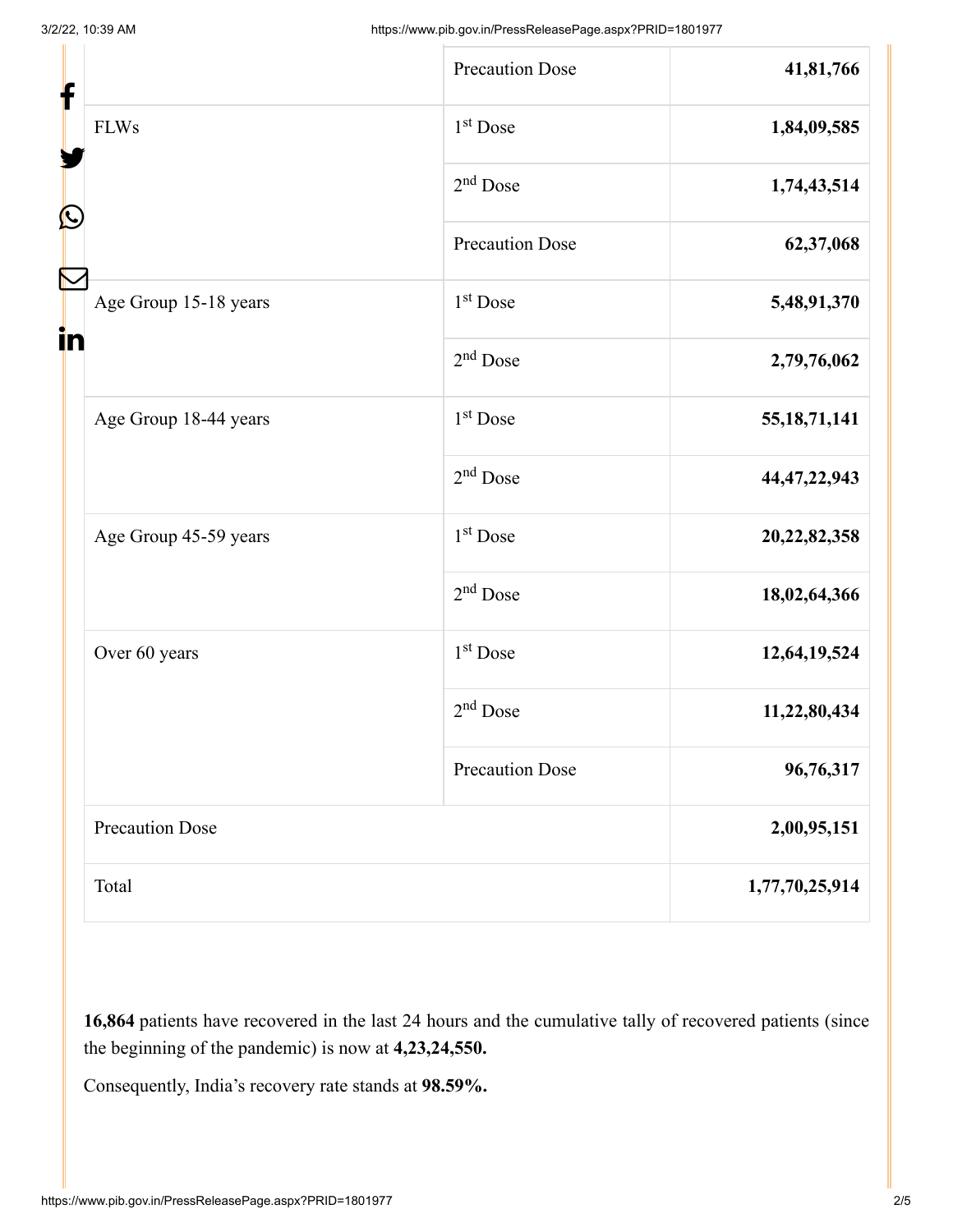

## **6,915 new cases** were reported in the last 24 hours.



India's Active Caseload is presently at **92,472.** Active cases constitute **0.22%** of the country's total Positive Cases**.**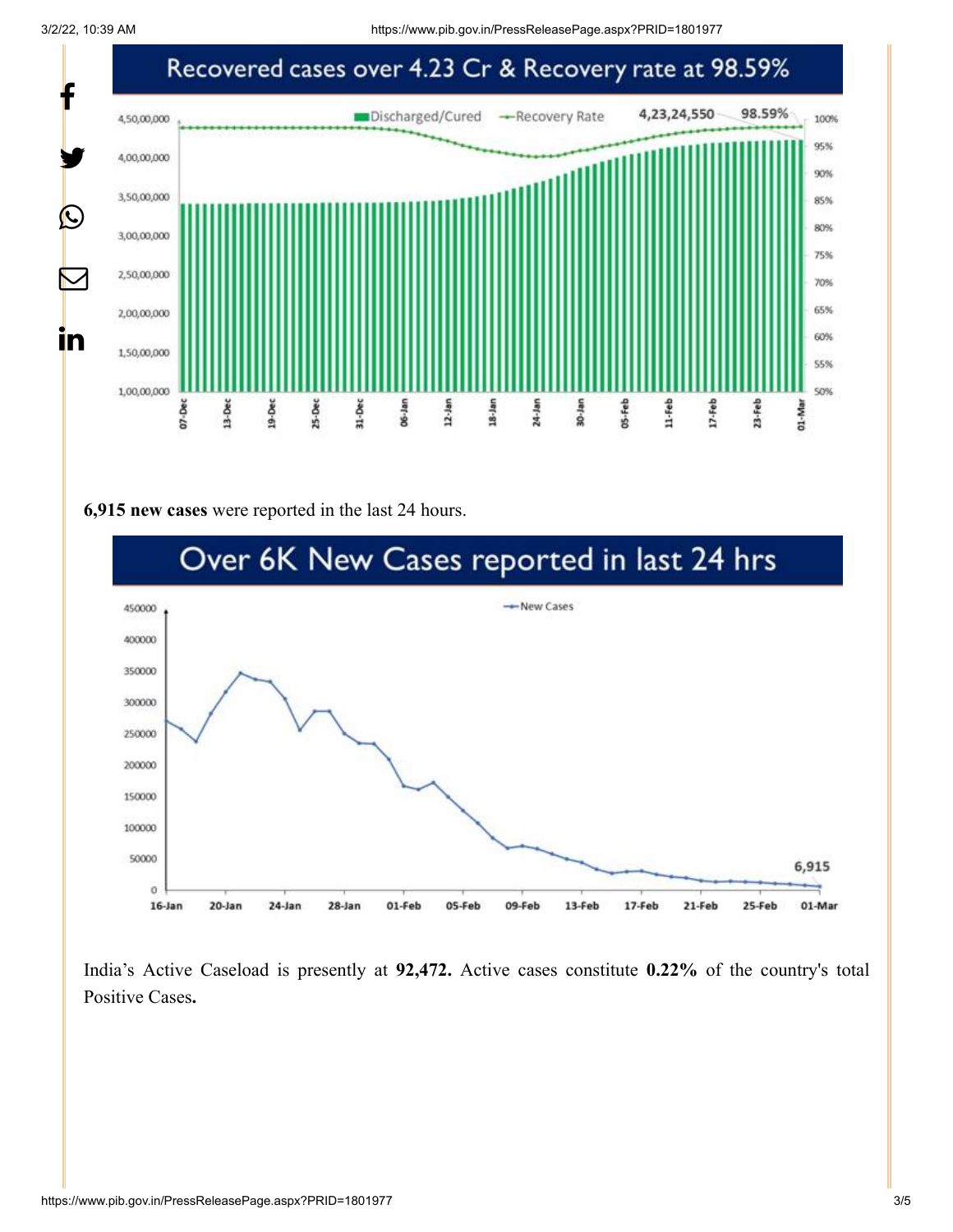



The testing capacity across the country continues to be expanded. The last 24 hours saw a total of **9,01,647** tests being conducted. India has so far conducted over **76.83 Cr (76,83,82,993**) cumulative tests.

While testing capacity has been enhanced across the country, **Weekly Positivity Rate** in the country currently **stands at 1.11%** and the **Daily Positivity rate is reported to be 0.77%.**



\*\*\*\*

## MV/AL

HFW/COVID States data/1<sup>st</sup> March2022/3